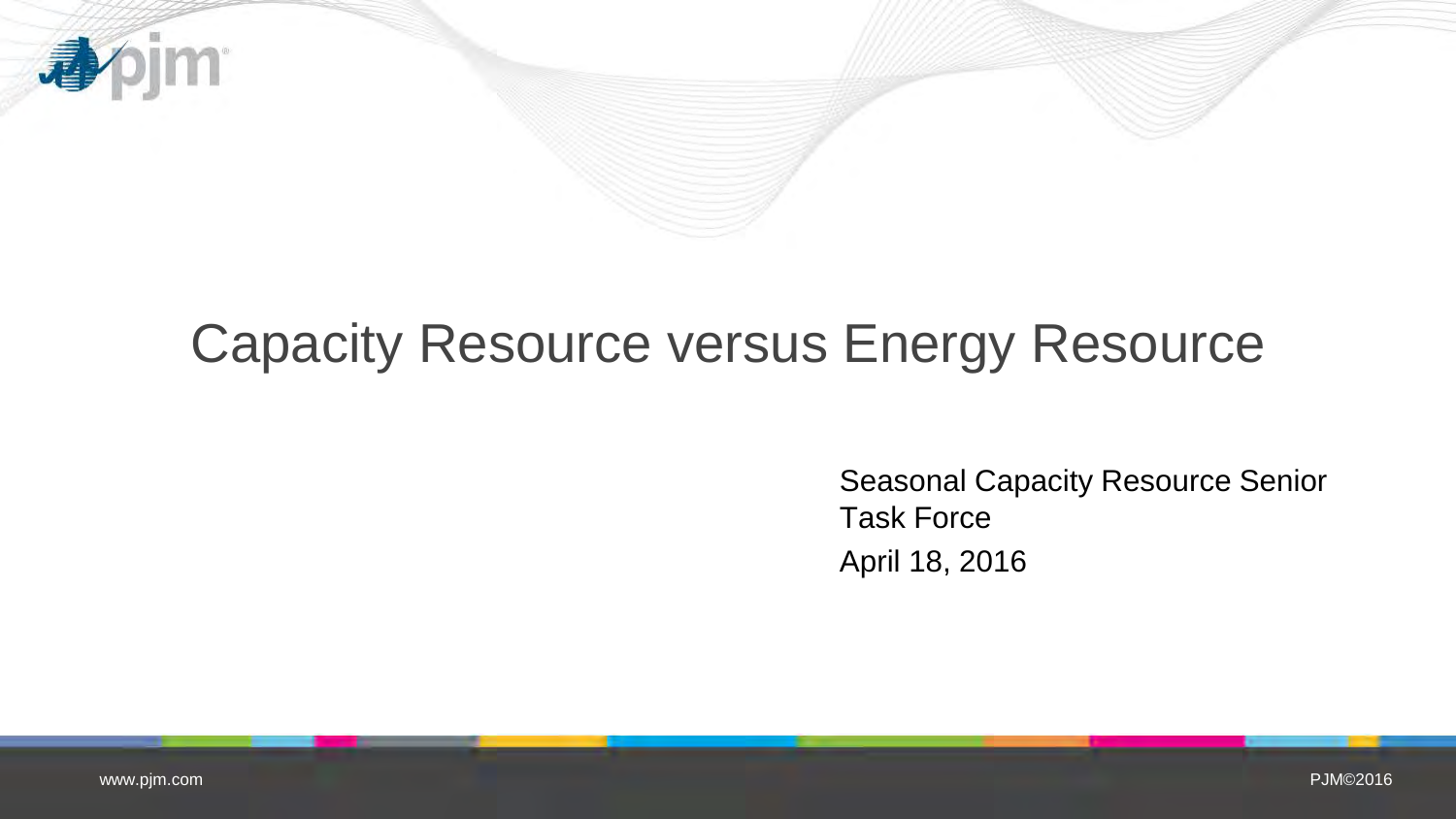

- When a new generator connects to PJM's system through the PJM Interconnection Process, it chooses request to be a Capacity Resource or an Energy Resource
	- If it chooses to be a Capacity Resource, it will be studied as such and will be granted Capacity Interconnection Rights ("CIRs")
- A DR or EE resource is considered a Capacity Resource if it has been accredited as such under RAA Schedule 6.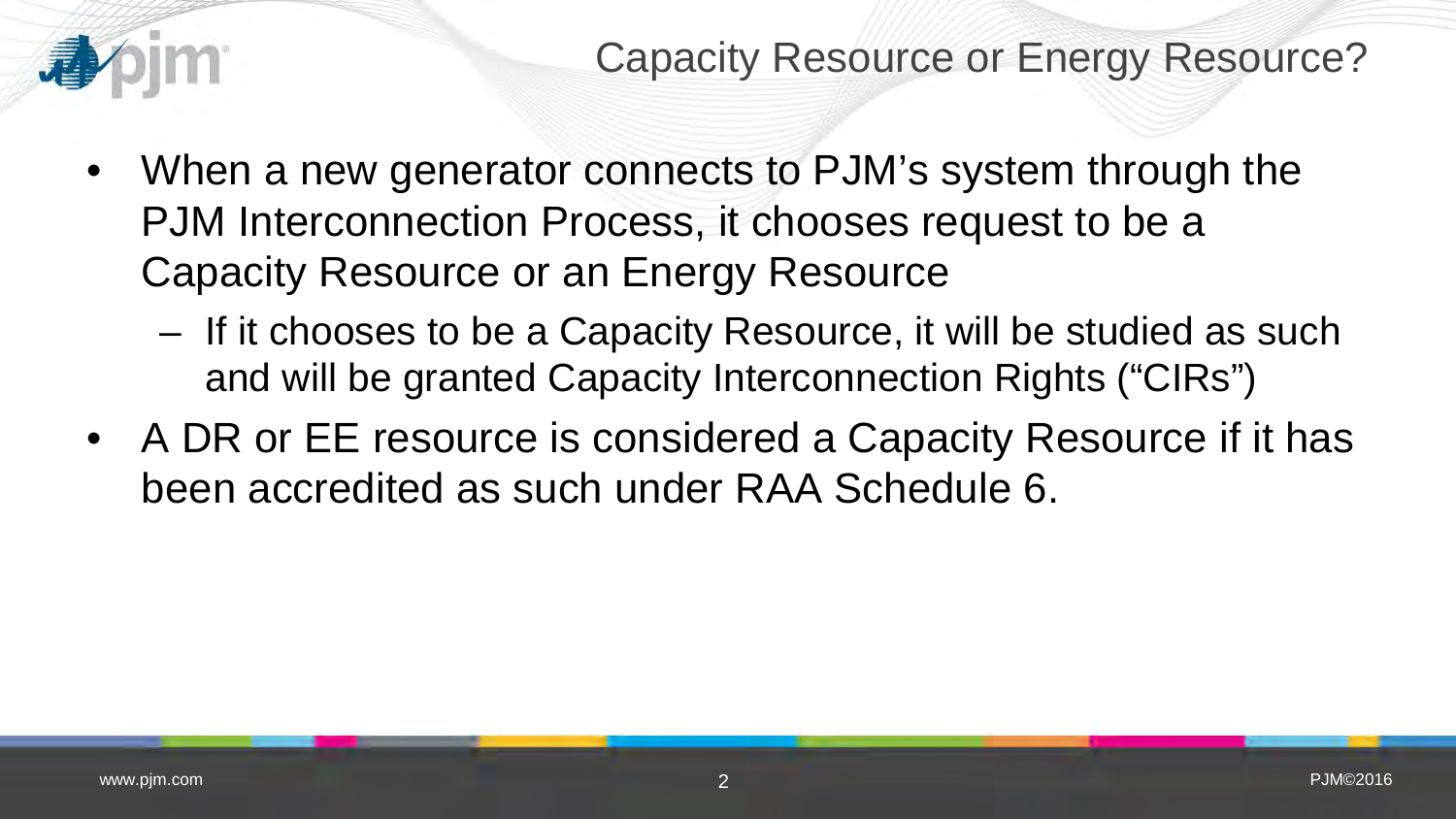

## RPM Must Offer Requirement

- All available megawatts of an Existing Generation Capacity Resource must be offered in each RPM Auction for a Delivery Year ("DY")
- Simplified example: 100 MW Existing Generation Capacity Resource
	- Capacity Market Seller (CMS) of that resource must offer 100 MW in BRA; clears 50 (thus 50 MWs still available)
	- Must offer 50 MWs in 1st Incremental Auction ("IA"); clears 25 (thus 25 MWs still available)
	- Must offer 25 MWs in 2nd IA; clears 0 (thus 25 MWs still available)
	- Must offer 25 MWs in 3rd IA; clears 0 (it is still a Capacity Resource, and must do this all again in the next DYs set of RPM Auctions)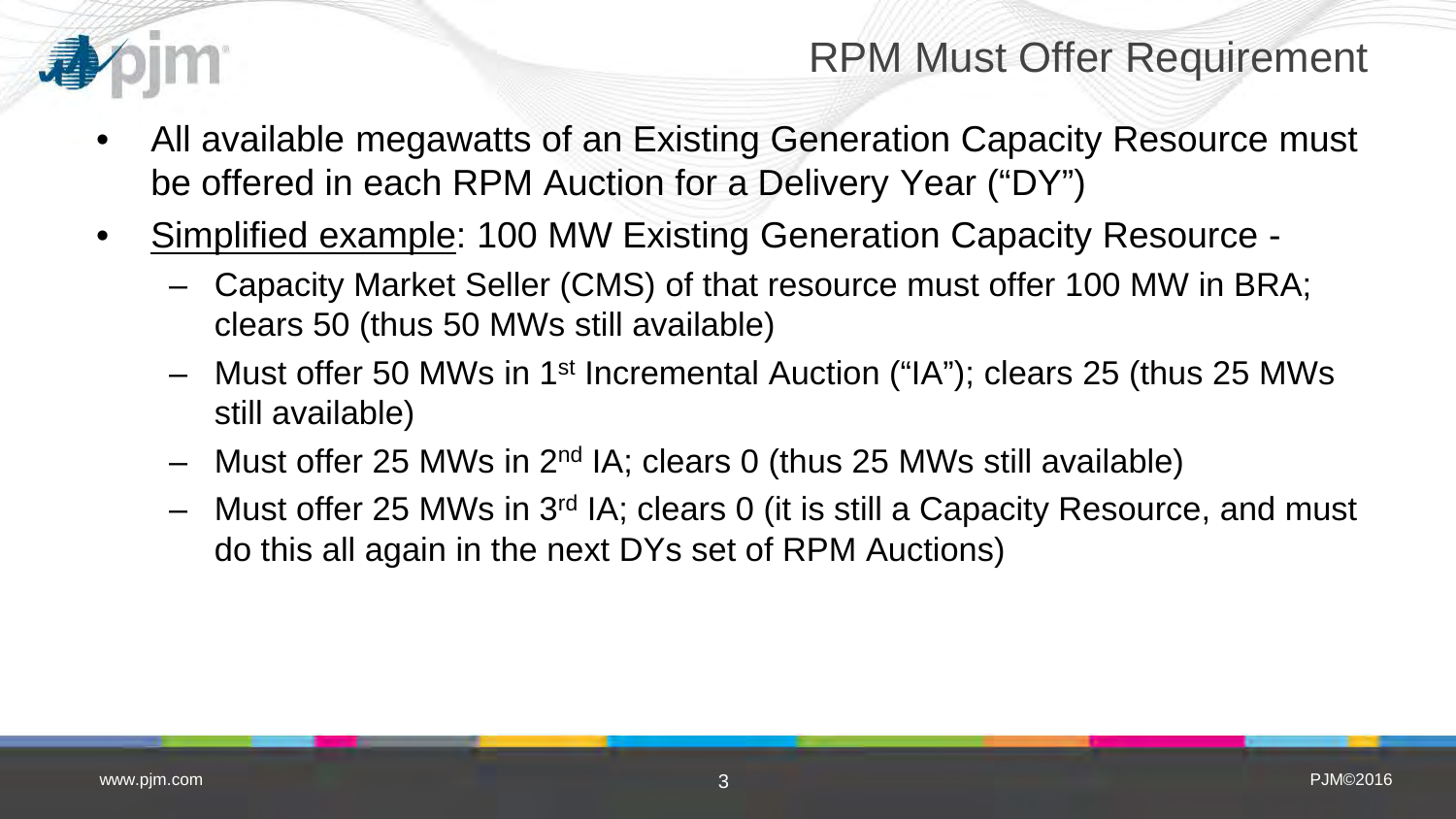

- Currently, two must offer exception sections one that is general and one that is specific to Capacity Performance
- General must offer exceptions in Tariff, Att. DD, sec. 6.6(g):
	- is reasonably expected to be physically unable to participate in the relevant Delivery Year;
	- has a financially and physically firm commitment to an external sale of its capacity, or
	- was interconnected an Energy Resource and not subsequently converted to a Capacity Resource.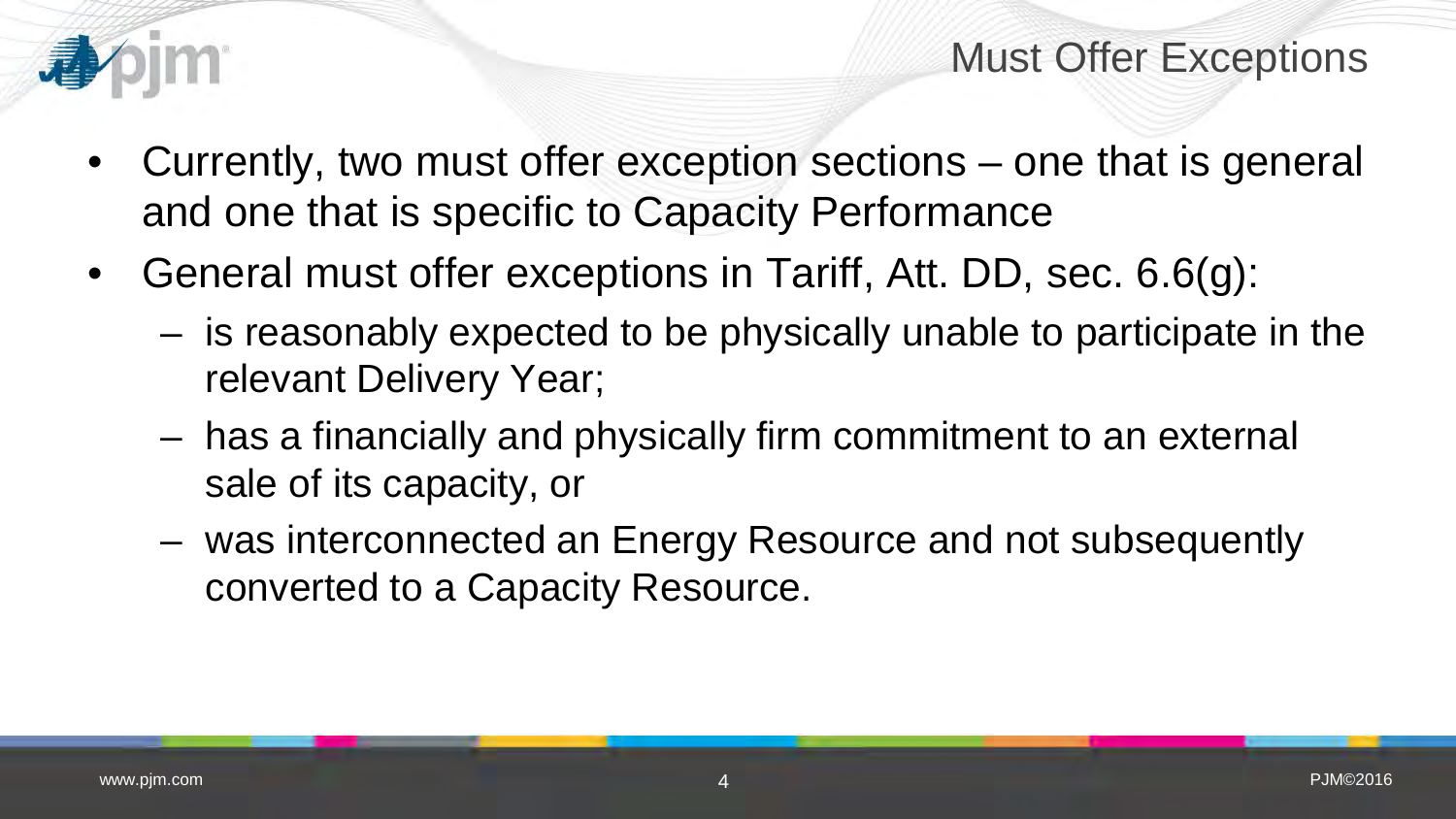

- What does "physically unable to participate" mean?
	- Documented plan to retire during or prior to the DY and has submitted its Deactivation notice to PJM
	- Significant physical operational restrictions cause long term or permanent changes to the installed capacity value of the resource, or the resource is under major repair that will extend into the applicable DY
	- Involved in an ongoing regulatory proceeding specific to the resource (e.g., environmental) and has received an order…or other final directive that will result in the retirement of the resource
	- It is only considered "Existing" because it cleared an RPM Auction, but will not be in service by the start of the applicable DY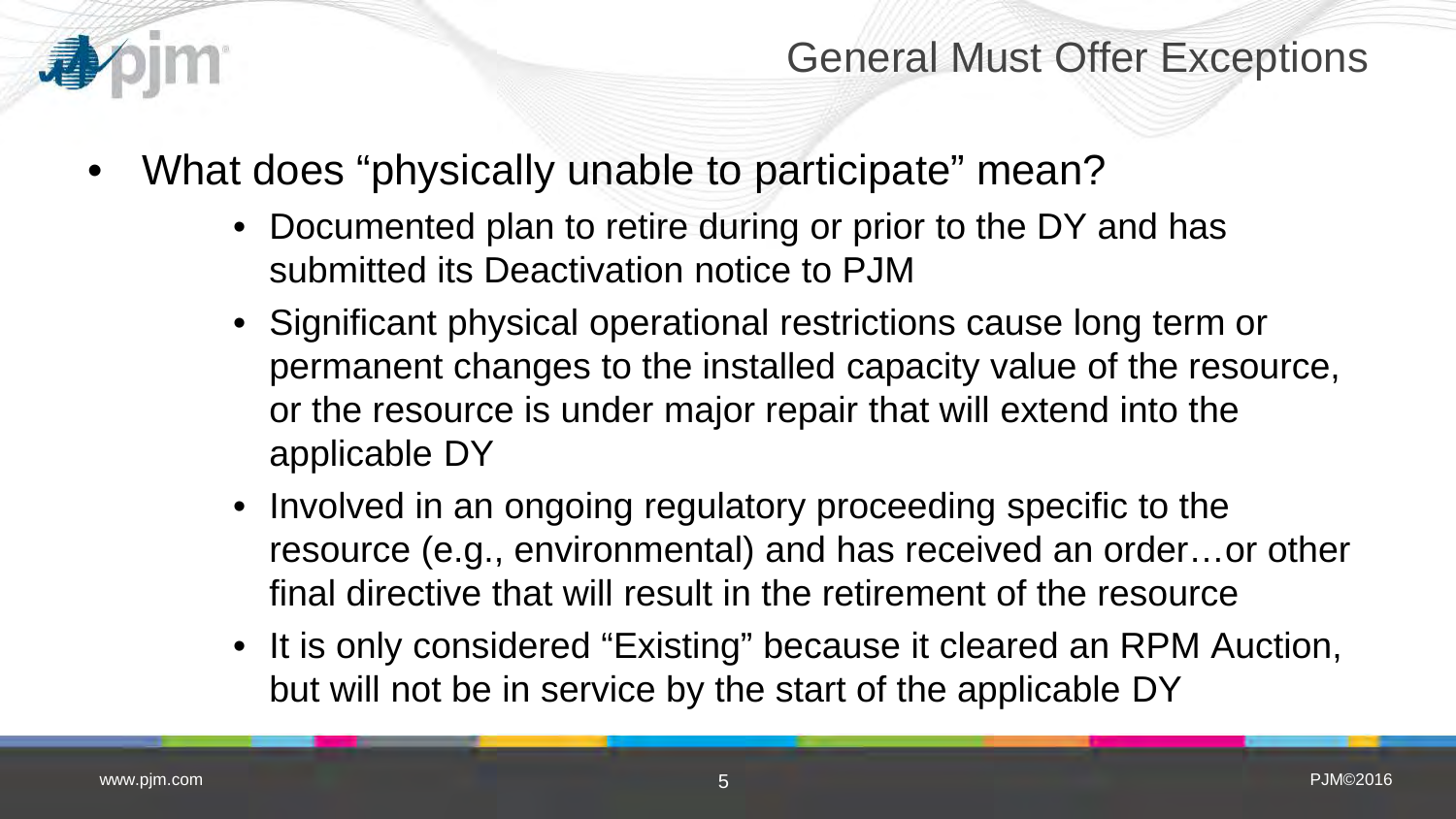

### CP Resource Must Offer Exceptions

- Under Tariff, Attachment DD, section 6.6A
	- Physically incapable of being a CP resource
		- The review process is the same as under 6.6(g)
	- Intermittents and storage are categorically exempt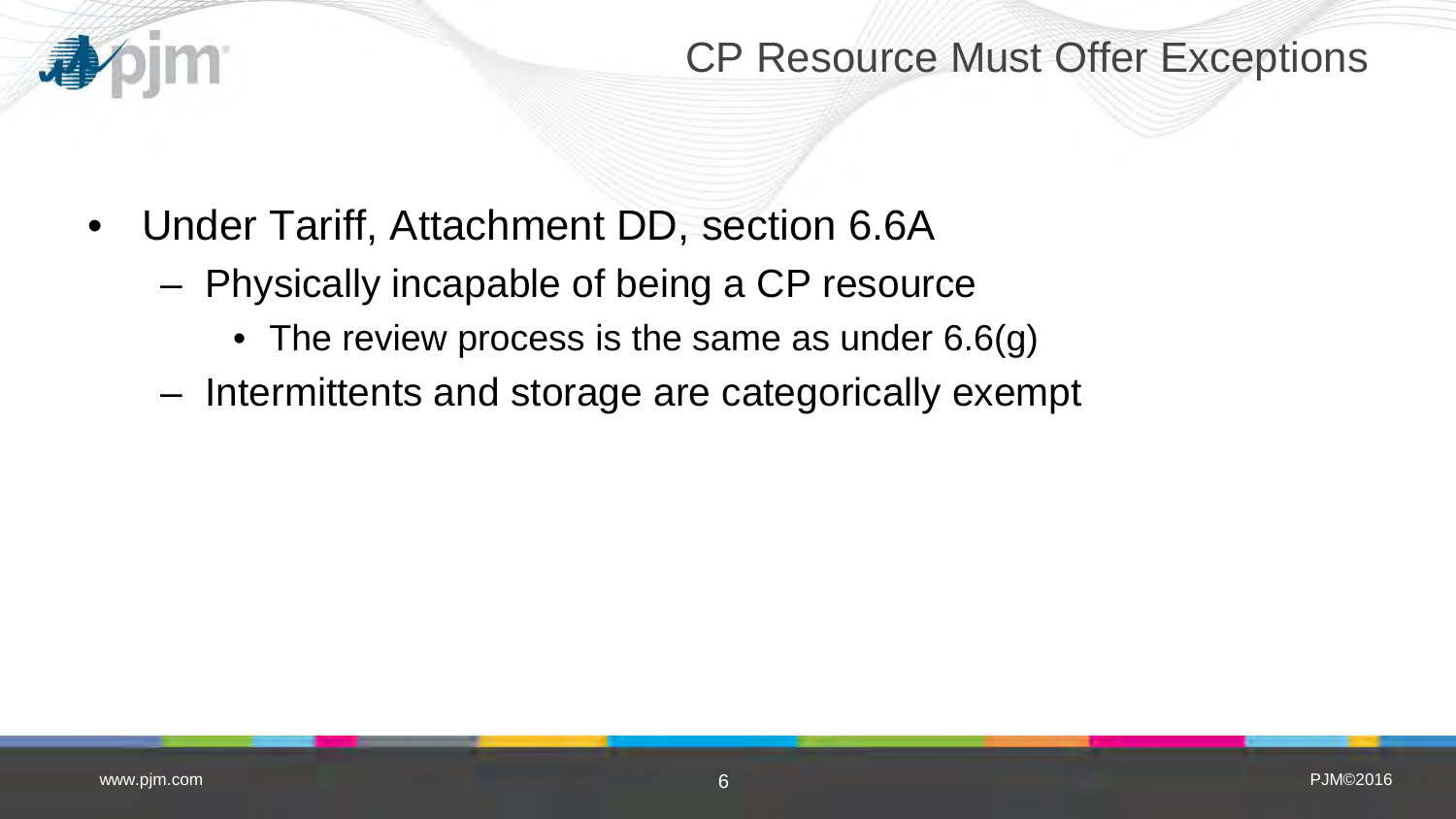What's the issue?

- The must offer exception process is generally an auction-byauction process
	- Some requestors ask for several auctions or Delivery Years in a row knowing their circumstances will support the exception for that time-period – PJM evaluates that on a case-by-case basis
- But there's no process to give up CIRs and become an Energy **Resource**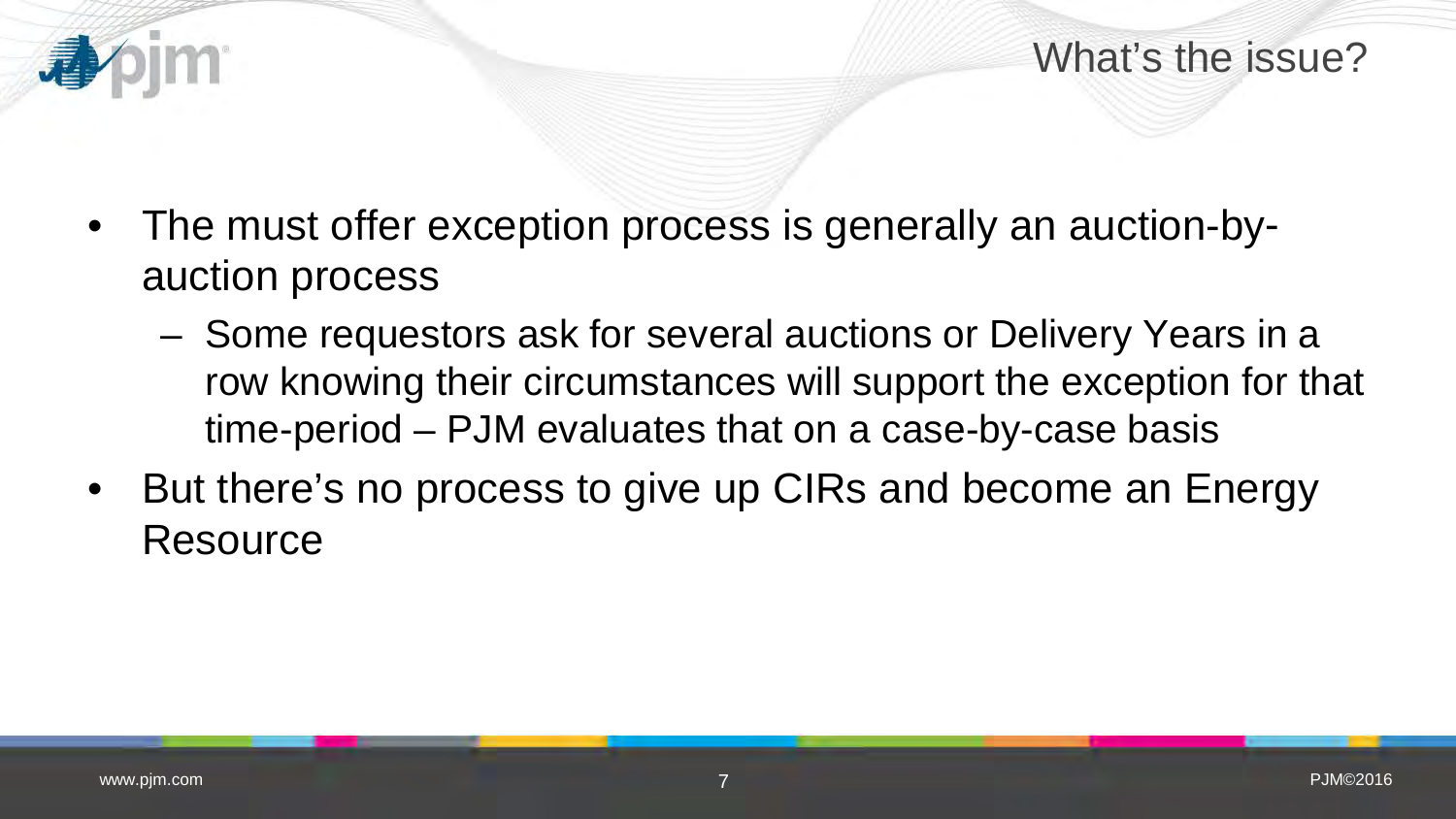### Appendix - Tariff Provisions and Definitions

#### **Tariff, sec. 36.1.1 Interconnection Services for Generation:**

Generation Interconnection Customers may request either of two forms of Interconnection Service, i.e., interconnection as a Capacity Resource or as an Energy Resource. Energy Resource status allows the generator to participate in the PJM Interchange Energy Market pursuant to the PJM Operating Agreement. Capacity Resource status allows the generator to participate in the PJM Interchange Energy Market to be utilized by load-serving entities in the PJM Region to meet capacity obligations imposed under the Reliability Assurance Agreement and/or to be designated as a Network Resource under Part III. Capacity Resources also may participate in Reliability Pricing Model Auctions and in Ancillary Services markets pursuant to the PJM Tariff or the Operating Agreement. Capacity Resource status is based on providing sufficient transmission capability to ensure deliverability of generator output to the aggregate PJM Network Load and to satisfy the contingency criteria in the Applicable Standards. Specific tests performed during the Generation Interconnection Feasibility Study and later System Impact Study will identify those upgrades required to satisfy the contingency criteria applicable at the generator's location.

**RAA, sec. 1.8 Capacity Resources** Capacity Resources shall mean megawatts of (i) net capacity from Existing Generation Capacity Resources or Planned Generation Capacity Resources meeting the requirements of Schedules 9 and 10 that are or will be owned by or contracted to a Party and that are or will be committed to satisfy that Party's obligations under this agreement, or to satisfy the reliability requirements of the PJM Region, for a Delivery Year; (ii) net capacity from Existing Generation Capacity Resources or Planned Generation Capacity Resources not owned or contracted for by a Party which are accredited to the PJM Region pursuant to the procedures set forth in Schedules 9 and 10; and (iii) load reduction capability provided by Demand Resources or Energy Efficiency Resources that are accredited to the PJM Region pursuant to the procedures set forth in Schedule6.

#### **Tariff, sec. 1.11A Energy Resource:**

A generating facility that is not a Capacity Resource.